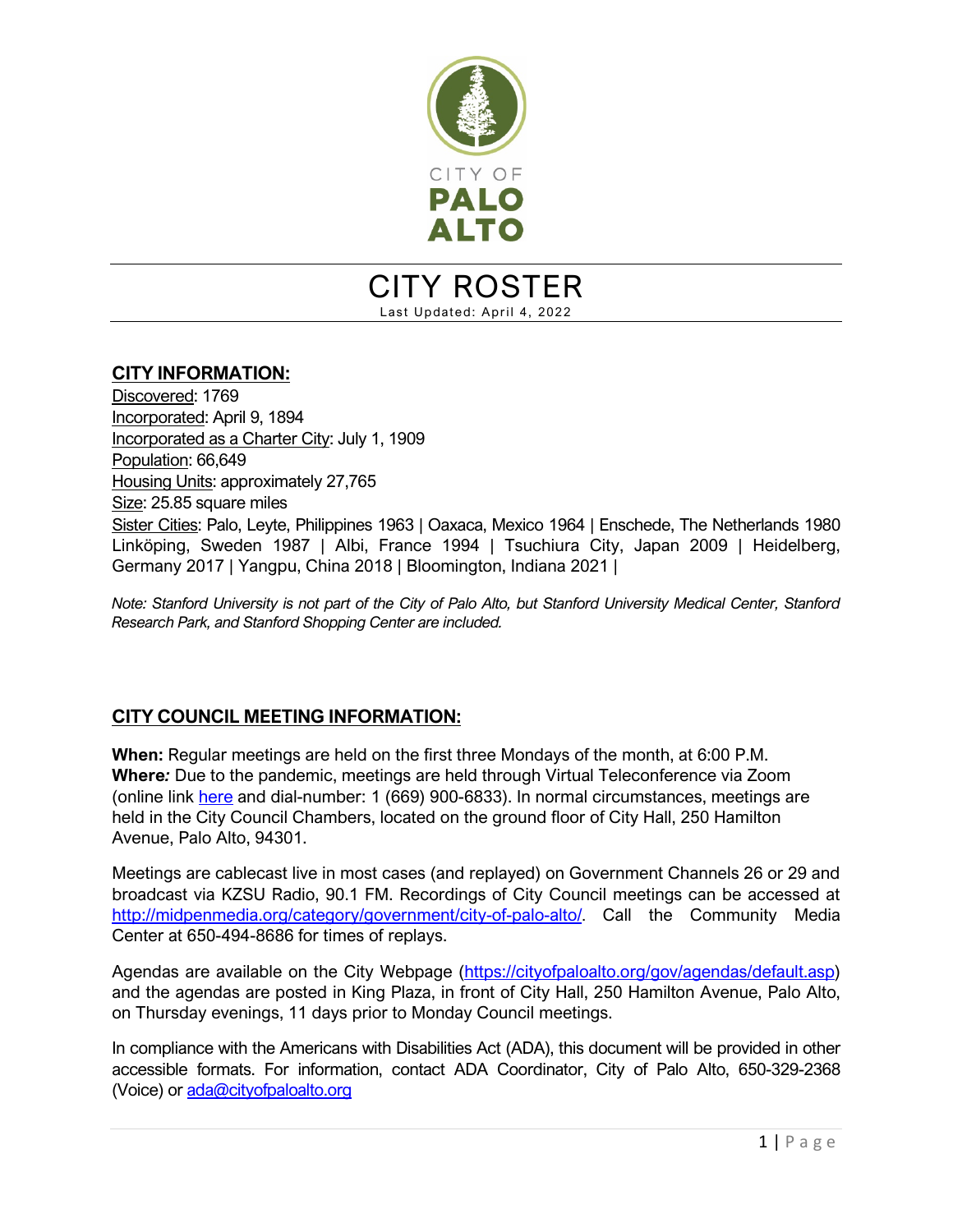## **CITY COUNCIL MEMBER CONTACT INFORMATION**

The terms of Mayor and Vice Mayor are for one year and expire at the first City Council meeting in January. City Council elections are held on the first Tuesday after the first Monday in November, even-numbered years. Council terms are for four years and Council Member's may serve two consecutive terms.

Your correspondence with the City Council is a public record and is available for public inspection.

#### **Members of the public may address the entire Council via email correspondence to: [city.council@cityofpaloalto.org](mailto:city.council@cityofpaloalto.org)**

| <b>NAME</b>             | <b>ADDRESS/EMAIL</b>                                                                             | <b>PHONE</b>   | <b>TERM</b>                |
|-------------------------|--------------------------------------------------------------------------------------------------|----------------|----------------------------|
| Mayor Pat Burt          | 250 Hamilton Ave., 94301<br>Pat.Burt@cityofpaloalto.org                                          | (650) 892-0925 | $1/1/2021 -$<br>12/31/2024 |
| <b>Alison Cormack</b>   | 250 Hamilton Ave., 94301<br>Alison.Cormack@cityofpaloalto.org                                    | (650) 329-2480 | $1/1/2019 -$<br>12/31/2022 |
| <b>Tom DuBois</b>       | 250 Hamilton Ave., 94301<br>Tom.DuBois@cityofpaloalto.org<br>(Serving second consecutive term)   | (415) 377-8455 | $1/1/2015 -$<br>12/31/2022 |
| <b>Eric Filseth</b>     | 250 Hamilton Ave., 94301<br>Eric.Filseth@cityofpaloalto.org<br>(Serving second consecutive term) | (650) 329-2162 | $1/1/2015 -$<br>12/31/2022 |
| Vice Mayor<br>Lydia Kou | 250 Hamilton Ave., 94301<br>Lydia.Kou@cityofpaloalto.org<br>(Serving second consecutive term)    | (650) 308-9893 | $1/1/2017 -$<br>12/31/2024 |
| <b>Greer Stone</b>      | 250 Hamilton Ave., 94301<br>Greer.Stone@cityofpaloalto.org                                       | (650) 575-0405 | $1/1/2021 -$<br>12/31/2024 |
| Greg Tanaka             | 250 Hamilton Ave., 94301<br>Greg.Tanaka@cityofpaloalto.org<br>(Serving second consecutive term)  | (415) 968-9436 | $1/1/2017 -$<br>12/31/2024 |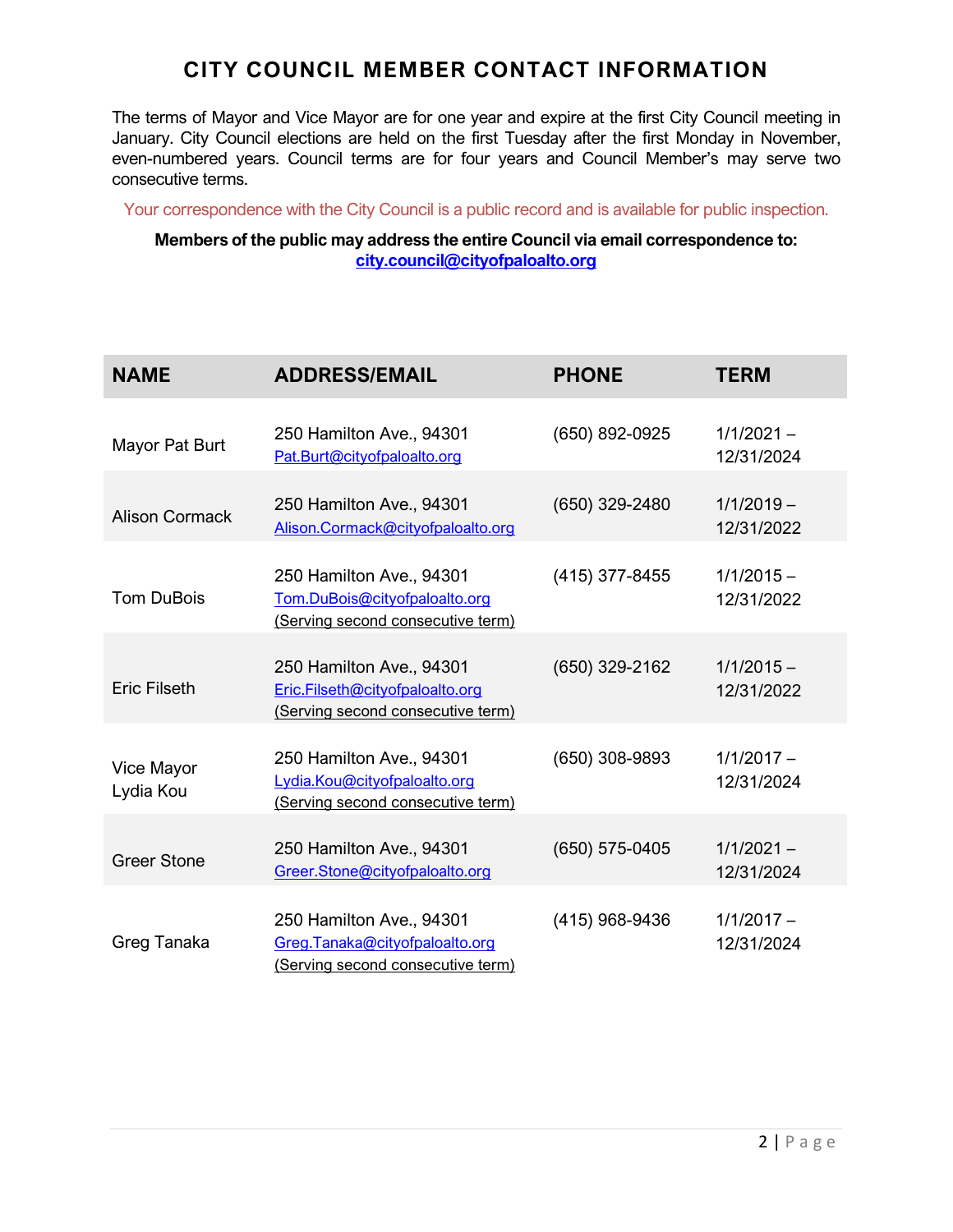## **CITY SERVICES**

For a listing of City services and departmental phone numbers, visit the *City's website*. For emergency assistance call 9-1-1.

| <b>COUNCIL APPOINTED OFFICERS</b>                                                        |                  |
|------------------------------------------------------------------------------------------|------------------|
| <b>City Attorney</b><br><b>Molly Stump</b>                                               | (650) 329-2171   |
| <b>City Auditor</b><br>Kyle O'Rourke                                                     | $(650)$ 329-2667 |
| <b>City Clerk</b><br><b>Lesley Milton</b>                                                | $(650)$ 329-2379 |
| <b>City Manager</b><br><b>Ed Shikada</b>                                                 | (650) 329-2280   |
| <b>EXECUTIVE LEADERSHIP TEAM</b>                                                         |                  |
| <b>Assistant City Manager</b><br><b>Kiely Nose</b>                                       | (650) 838-2801   |
| <b>Deputy City Manager</b><br><b>Chantal Cotton Gaines</b>                               | (650) 329-2572   |
| <b>Administrative Services Director and Chief Financial Officer</b><br><b>Kiely Nose</b> | $(650)$ 838-2801 |
| <b>Chief Communications Officer</b><br>Meghan Horrigan-Taylor                            | $(650)$ 329-2607 |
| <b>Community Services Director</b><br>Kristen O'Kane                                     | $(650)$ 463-4908 |
| <b>Emergency Services Director</b><br><b>Kenneth Dueker</b>                              | (650) 329-2419   |
| <b>Fire Chief</b><br><b>Geoffrey Blackshire</b>                                          | (650) 329-2424   |
| <b>Human Resources Director</b><br>Rumi Portillo                                         | (650) 329-2124   |
| <b>Information Technology Director</b><br>Darren Numoto                                  | $(650)$ 329-2488 |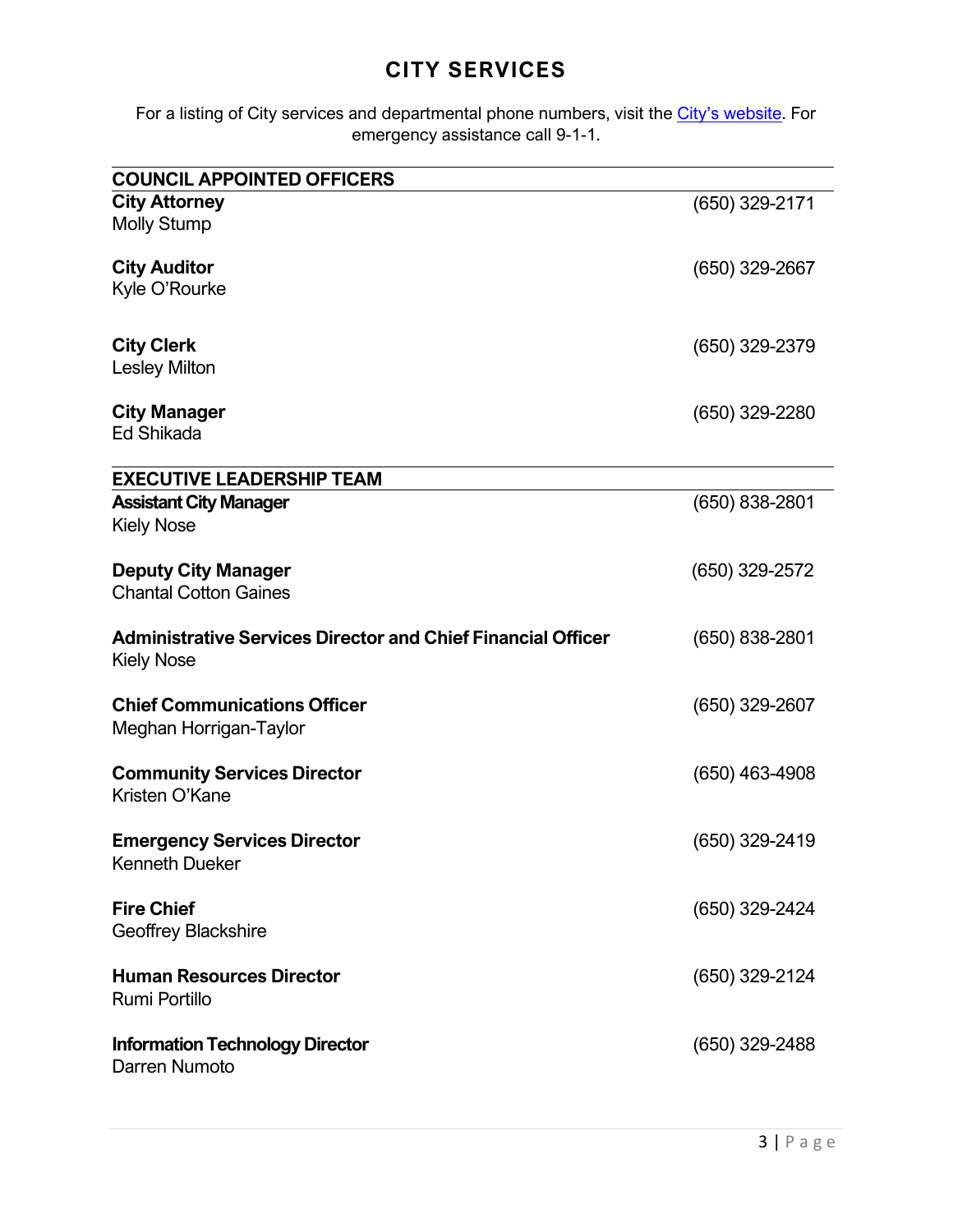| <b>Planning and Development Services Director</b><br>Jonathan Lait | (650) 329-2679   |
|--------------------------------------------------------------------|------------------|
| <b>Police Chief</b><br>Robert Jonsen                               | $(650)$ 329-2131 |
| <b>Public Works Director</b><br><b>Brad Eggleston</b>              | $(650)$ 329-2636 |
| <b>Chief Transportation Official</b><br>Philip Kamhi               | $(650)$ 329-2136 |
| <b>Utilities Director</b><br>Dean Batchelor                        | $(650)$ 496-6981 |
| <b>Library Services Director</b><br>Gayathri Kanth                 | $(650)$ 329-2668 |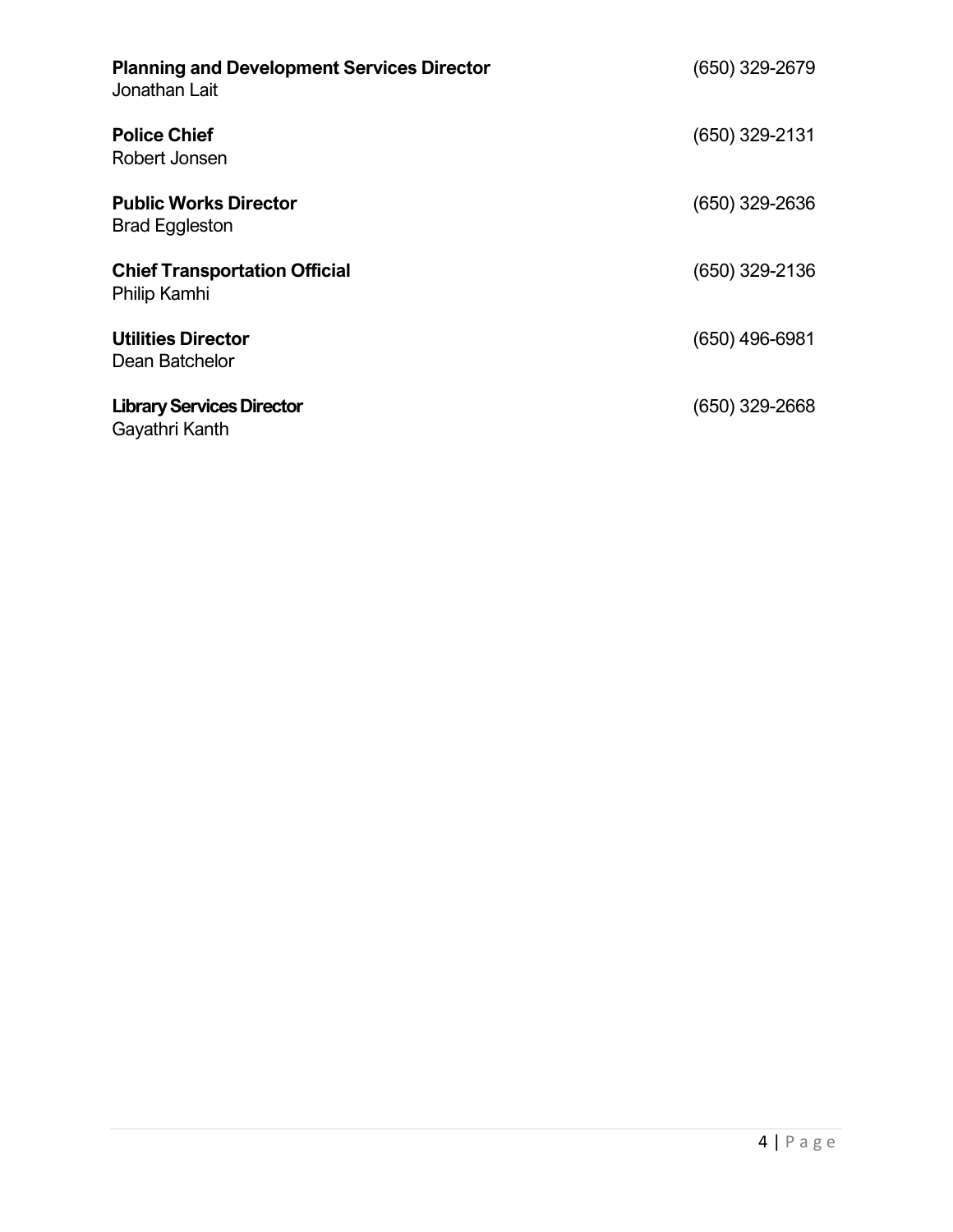## **BOARD/COMMISSION/COMMITTEE ROSTER**

(C) Denotes Chair (VC) Denotes Vice Chair

## **ARCHITECTURAL REVIEW BOARD (ARB)**

Regular meetings are held at 8:30 A.M. on the first and third Thursdays of each month and are cablecast live in most cases on Government Channels 26 or 29. Terms are for three years. See Palo Alto Municipal Code (PAMC) Sections [2.16](http://www.amlegal.com/nxt/gateway.dll/California/paloalto_ca/title2administrativecode*/chapter216boardsandcommissionsgenerally?f=templates$fn=default.htm$3.0$vid=amlegal:paloalto_ca$anc=JD_Chapter2.16) and [2.21.](http://www.amlegal.com/nxt/gateway.dll/California/paloalto_ca/title2administrativecode*/chapter221architecturalreviewboard?f=templates$fn=default.htm$3.0$vid=amlegal:paloalto_ca$anc=JD_Chapter2.21)

Staff Liaison: Jodie Gerhardt – Manager of Current Planning (650) 329-2575 Administrative Support: Madina Klicheva – Administrative Assistant (650) 329-2144 Board Email: [arb@cityofpaloalto.org](mailto:arb@cityofpaloalto.org)

Mailing Address: 250 Hamilton Avenue, Fifth Floor, Palo Alto, CA 94301

| <b>Name</b>       | <b>Phone</b>           | <b>Appointed</b> | <b>Term Ends</b> |
|-------------------|------------------------|------------------|------------------|
| Peter Baltay      | $(650)$ 327-7573 $(o)$ | 11/01/2015       | 03/31/2025       |
| David Hirsch (VC) | $(646)$ 221-5158 (c)   | 12/16/2018       | 03/31/2025       |
| Kendra Rosenberg  | 650-248-6153 (C)       | 3/14/2022        | 03/31/2024       |
| Yingxi Chen       | 916-872-0396 (C)       | 3/14/2022        | 03/31/2025       |
| Osma Thompson (C) |                        | 12/14/2017       | 03/31/2024       |

## **HISTORIC RESOURCES BOARD (HRB)**

Regular meetings are held at 8:30 A.M. on the second and fourth Thursdays of each month and are cablecast live in most cases on Government Channels 26 or 29. Terms are for three years. See PAMC Chapters [2.16](http://www.amlegal.com/nxt/gateway.dll/California/paloalto_ca/title2administrativecode*/chapter216boardsandcommissionsgenerally?f=templates$fn=default.htm$3.0$vid=amlegal:paloalto_ca$anc=JD_Chapter2.16) and [16.49.](http://www.amlegal.com/nxt/gateway.dll/California/paloalto_ca/title16buildingregulations*/chapter1649historicpreservation*?f=templates$fn=default.htm$3.0$vid=amlegal:paloalto_ca$anc=JD_Chapter16.49)

| Council Liaison: Council Member Tanaka                                 |                |
|------------------------------------------------------------------------|----------------|
| Staff Liaison: Amy French – Chief Planning Official                    | (650) 329-2336 |
| Administrative Support: Madina Klicheva – Administrative Assistant     | (650) 329-2144 |
| Board Email: hrb@cityofpaloalto.org                                    |                |
| Mailing Address: 250 Hamilton Avenue, Fifth Floor, Palo Alto, CA 94301 |                |

**Name Phone Appointed Term Ends** David Bower (650) 329-8564 (o) 06/04/2007 03/31/2023 Alisa Eagleston-Cieslewicz 12/13/2021 03/31/2023 Gogo Heinrich **62/01/2021** 03/01/2021 03/31/2024 Michael Makinen 10/13/1999 03/31/2024 Christian Pease (VC) 12/16/2019 03/31/2023 Caroline Willis (C) 03/01/2021 03/31/2024 Margaret Wimmer (650) 646-1610 (c) 06/10/2013 03/31/2024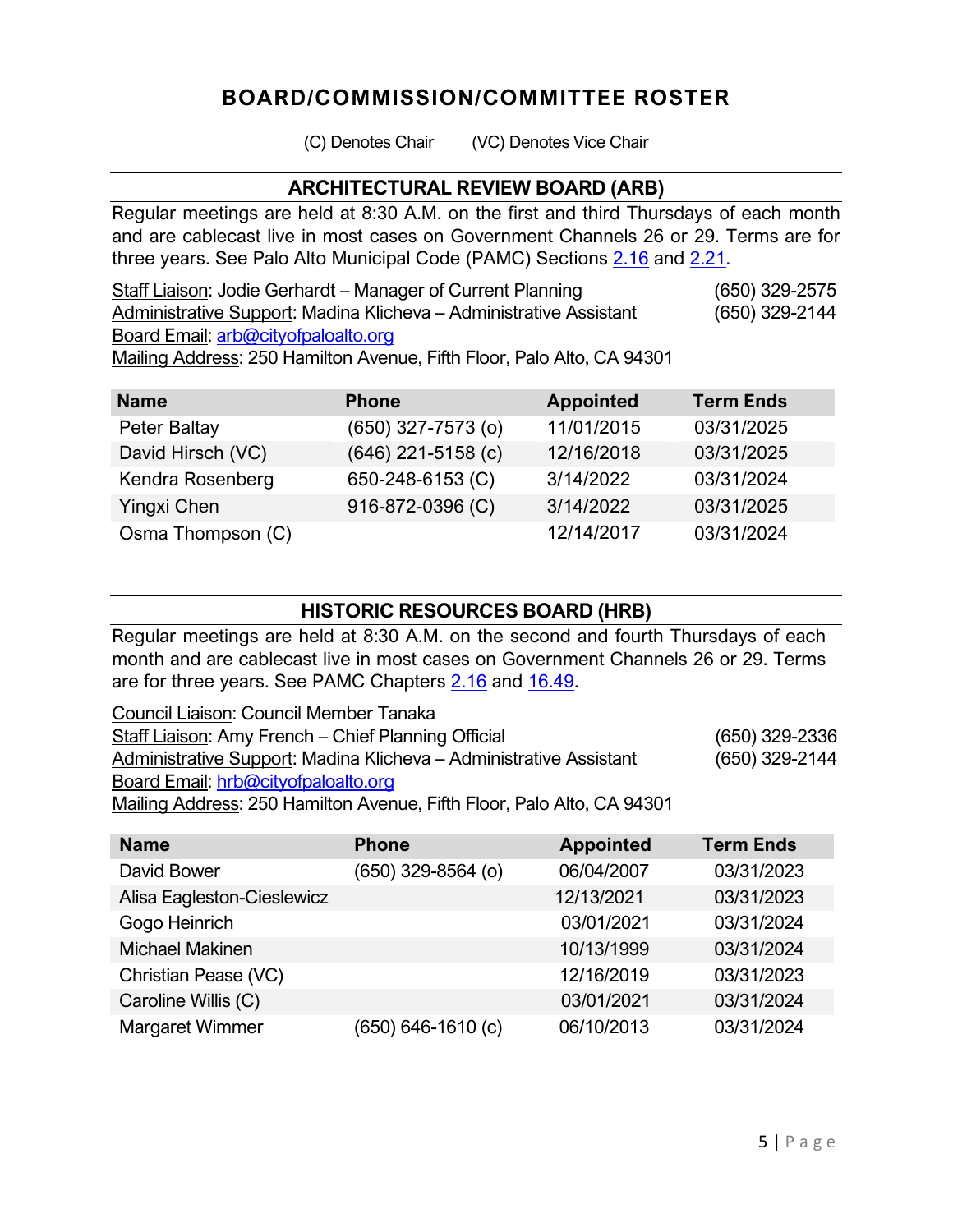## **HUMAN RELATIONS COMMISSION (HRC)**

Regular meetings are held at 6:00 P.M. on the second Thursday of each month and are cablecast live in most cases on Government Channels 26 or 29. Terms are for three years. See PAMC Sections [2.16](http://www.amlegal.com/nxt/gateway.dll/California/paloalto_ca/title2administrativecode*/chapter216boardsandcommissionsgenerally?f=templates$fn=default.htm$3.0$vid=amlegal:paloalto_ca$anc=JD_Chapter2.16) and [2.22.](http://www.amlegal.com/nxt/gateway.dll/California/paloalto_ca/title2administrativecode*/chapter222humanrelationscommission?f=templates$fn=default.htm$3.0$vid=amlegal:paloalto_ca$anc=JD_Chapter2.22)

Council Liaison: Council Member Stone Staff Liaison: Minka van der Zwaag – Manager of Human Services (650) 463-4953 Administrative Support: City Clerk's Office (650) 329-2571 Commission Email: [hrc@cityofpaloalto.org](mailto:hrc@cityofpaloalto.org) Mailing Address: 4000 Middlefield Road, Room T2, Palo Alto, CA 94301

| <b>Name</b>           | <b>Phone</b>         | <b>Appointed</b> | <b>Term Ends</b> |
|-----------------------|----------------------|------------------|------------------|
| Adriana Eberle (VC)   | $(650)$ 461-9066     | 05/10/2021       | 03/31/2025       |
| <b>Michelle Kraus</b> | $(650)$ 218-5540 (c) | 05/10/2021       | 03/31/2025       |
| Patricia Regehr       | $(650)$ 681-9478 (c) | 06/21/2019       | 03/31/2023       |
| Daryl Savage          | (650) 463-4906       | 05/20/2019       | 03/31/2023       |
| Kaloma Smith (C)      | $(914)$ 374-4255 (c) | 06/01/2018       | 03/31/2025       |

## **PALO ALTO MEDIATION PROGRAM**

Created by the Human Relations Commission (HRC) in September 1973 and charged with facilitating the resolution of rental housing and community disputes. Regular meetings are held at 7:15 P.M. on the third Thursday of each month.

HRC Liaison: Kaloma Smith – Human Relations Commissioner Staff Liaison: Minka van der Zwaag – Manager of Human Services, Community Services (650) 463-4953

## **PALO ALTO YOUTH COUNCIL**

Created by the Human Relations Commission at the direction of City Council in March 1979 and restructured at the direction of City Council in December 1983. The Youth Council is charged with representing the issues and concerns of youth to municipal government. Regular meetings are held at 5:00 P.M. every Tuesday at the Mitchell Park Community Center.

Council Liaison: Council Member Stone Staff Liaison: Adam Howard – Manager, Community Services (650) 329-2192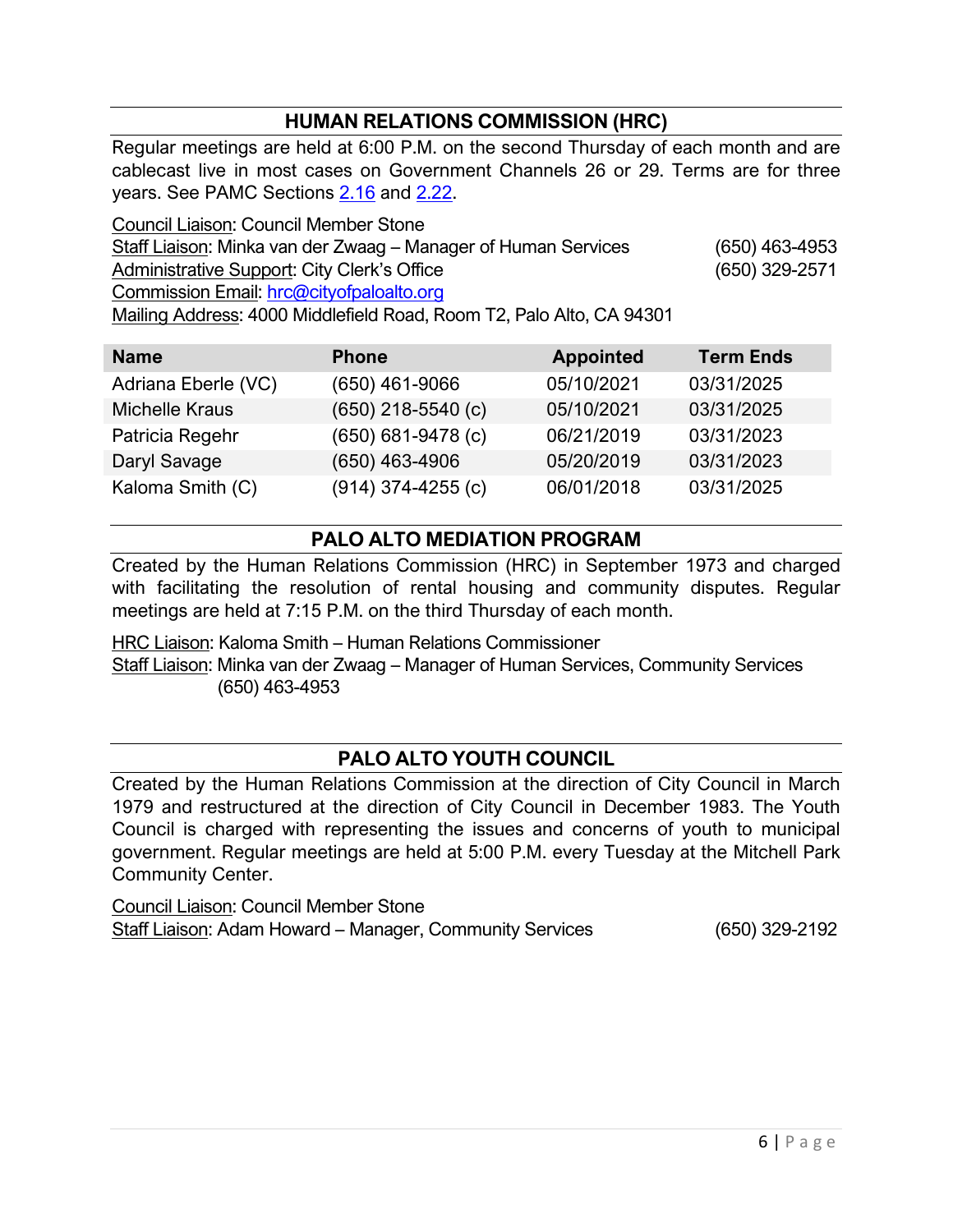## **PARKS AND RECREATION COMMISSION (PRC)**

Regular meetings are at 7:00 P.M. on the fourth Tuesday of each month and are cablecast live in most cases on Government Channels 26 or 29. Terms are for three years. See PAMC Sections [2.16](http://www.amlegal.com/nxt/gateway.dll/California/paloalto_ca/title2administrativecode*/chapter216boardsandcommissionsgenerally?f=templates$fn=default.htm$3.0$vid=amlegal:paloalto_ca$anc=JD_Chapter2.16) and [2.25.](http://www.amlegal.com/nxt/gateway.dll/California/paloalto_ca/title2administrativecode*/chapter225parksandrecreationcommission?f=templates$fn=default.htm$3.0$vid=amlegal:paloalto_ca$anc=JD_Chapter2.25)

Council Liaison: Council Member DuBois Staff Liaison: Daren Anderson – Assistant Director of Community Services (650) 496-6950 Administrative Support: Lam Do – Superintendent of Community Services (650) 496-6997 Commission Email: [parkrec.commission@cityofpaloalto.org](mailto:parkrec.commission@cityofpaloalto.org) Mailing Address: 1305 Middlefield Road, Unit 1, Palo Alto, CA 94301

| <b>Name</b>               | <b>Phone</b>         | <b>Appointed</b> | <b>Term Ends</b> |
|---------------------------|----------------------|------------------|------------------|
| Amanda Brown              | (650) 799-4928 (h)   | 12/14/2020       | 3/31/2023        |
| <b>Anne Warner Cribbs</b> | $(415)$ 264-2067 (c) | 12/16/2015       | 3/31/2025        |
| <b>Nellis Freeman</b>     |                      | 12/13/2021       | 3/31/2025        |
| Jeff Greenfield (C)       | $(650)$ 766-0511 (c) | 02/13/2017       | 3/31/2025        |
| Shani Kleinhaus           |                      | 12/13/2021       | 3/31/2023        |
| Jeff LaMere (VC)          | (650) 714-6571 (c)   | 02/13/2017       | 3/31/2023        |
| <b>Vacant (unexpired)</b> |                      |                  | 3/31/2023        |

## **PLANNING AND TRANSPORTATION COMMISSION (PTC)**

Regular meetings are held at 6:00 P.M. on the second and last Wednesdays of each month and are cablecast live in most cases on Government Channels 26 or 29. Terms are for four years. See PAMC Sections [2.16,](http://www.amlegal.com/nxt/gateway.dll/California/paloalto_ca/title2administrativecode*/chapter216boardsandcommissionsgenerally?f=templates$fn=default.htm$3.0$vid=amlegal:paloalto_ca$anc=JD_Chapter2.16) [2.20,](http://www.amlegal.com/nxt/gateway.dll/California/paloalto_ca/title2administrativecode*/chapter220planningandtransportationcommi?f=templates$fn=default.htm$3.0$vid=amlegal:paloalto_ca$anc=JD_Chapter2.20) and [19.04.](http://www.amlegal.com/nxt/gateway.dll/California/paloalto_ca/title19masterplan*/chapter1904planningcommission*?f=templates$fn=default.htm$3.0$vid=amlegal:paloalto_ca$anc=JD_Chapter19.04)

Staff Liaison: Rachael Tanner – Assistant Director, Planning & Dev Services (650) 329-2167 Administrative Support: Madina Klicheva – Administrative Assistant (650) 329-2144 Commission Email: [planning.commission@cityofpaloalto.org](mailto:planning.commission@cityofpaloalto.org)

Mailing Address: 250 Hamilton Avenue, Fifth Floor, Palo Alto, CA 94301

| <b>Name</b>            | <b>Phone</b>           | <b>Appointed</b> | <b>Term Ends</b> |
|------------------------|------------------------|------------------|------------------|
| Bryna Chang            | $(650)$ 785-2188 $(c)$ | 03/22/2021       | 03/31/2026       |
| <b>Barton Hechtman</b> | $(408)$ 482-1785 $(c)$ | 12/16/2019       | 03/31/2024       |
| Ed Lauing (C)          | (650) 327-8890 (h)     | 12/16/2016       | 03/31/2025       |
| Keith Reckdahl         |                        | 12/13/2021       | 03/31/2026       |
| Giselle Roohparvar     | (650) 733-8728 (c)     | 12/16/2018       | 03/31/2023       |
| Doria Summa (VC)       | (650) 858-2920         | 12/16/2016       | 03/31/2025       |
| Cari Templeton         |                        | 12/16/2018       | 03/31/2023       |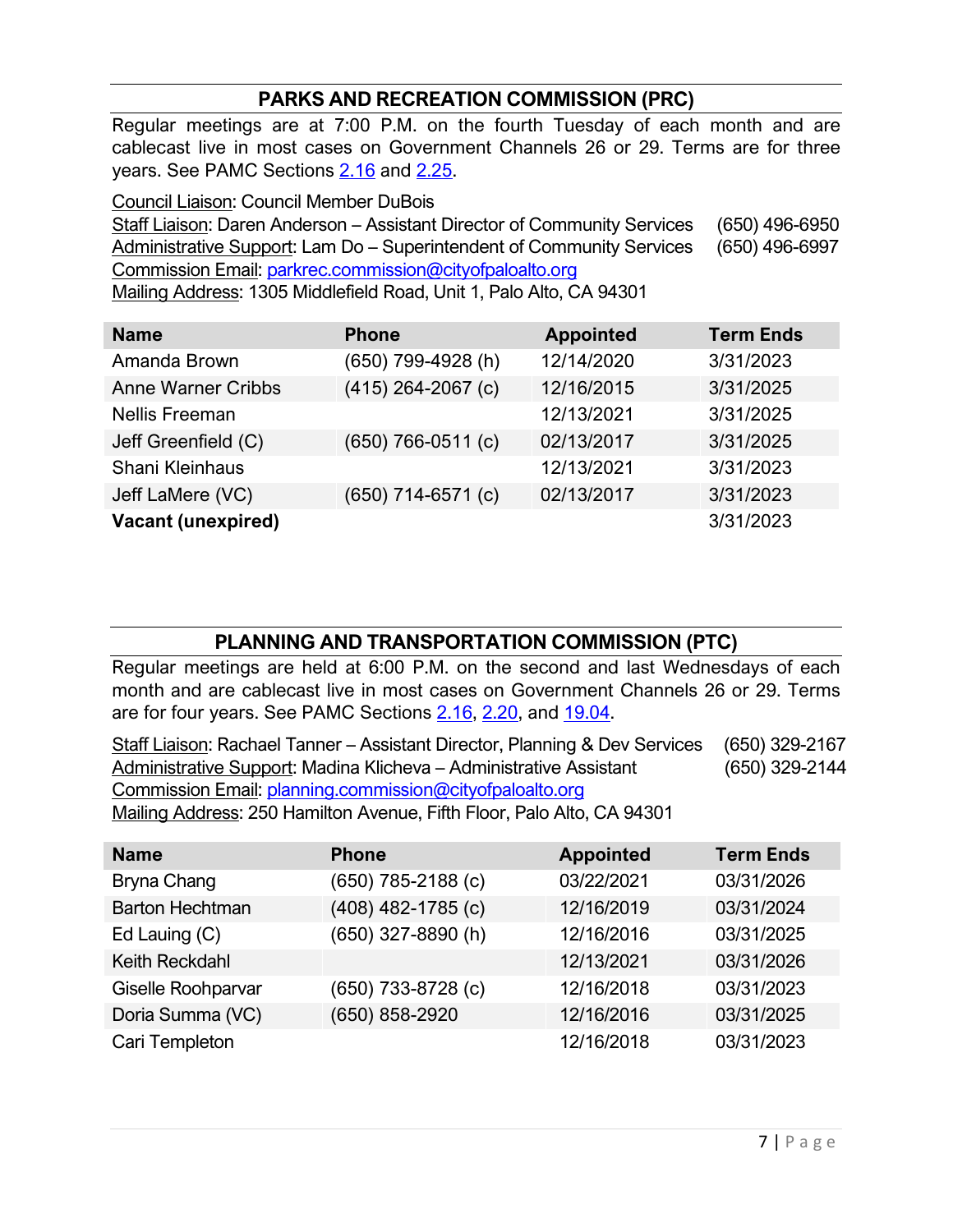## **PUBLIC ART COMMISSION (PAC)**

Regular meetings are held at 7:00 P.M. on the third Thursday of each month and are cablecast live in most cases on Government Channels 26 or 29. Terms are for three years. See PAMC Sections [2.16,](http://www.amlegal.com/nxt/gateway.dll/California/paloalto_ca/title2administrativecode*/chapter216boardsandcommissionsgenerally?f=templates$fn=default.htm$3.0$vid=amlegal:paloalto_ca$anc=JD_Chapter2.16) [2.18,](http://www.amlegal.com/nxt/gateway.dll/California/paloalto_ca/title2administrativecode*/chapter218publicartcommission*?f=templates$fn=default.htm$3.0$vid=amlegal:paloalto_ca$anc=JD_Chapter2.18) and [2.26.](http://www.amlegal.com/nxt/gateway.dll/California/paloalto_ca/title2administrativecode*/chapter226visualartinpublicplaces?f=templates$fn=default.htm$3.0$vid=amlegal:paloalto_ca$anc=JD_Chapter2.26)

Council Liaison: Vice Mayor Kou Staff Liaison: Elise DeMarzo – Senior Manager, Community Services (650) 617-3517 Administrative Support: Nadya Chuprina – Program Assistant II (650) 329-2227 Commission Email: [pac@cityofpaloalto.org](mailto:pac@cityofpaloalto.org) Mailing Address: 1313 Newell Road, Palo Alto, CA 94303

| <b>Name</b>       | <b>Phone</b>           | <b>Appointed</b> | <b>Term Ends</b> |
|-------------------|------------------------|------------------|------------------|
| Loren Gordon (VC) | $(650)$ 269-6489 $(c)$ | 05/05/2015       | 03/31/2025       |
| Ben Miyaji        | $(408)$ 691-1655 (c)   | 06/10/2013       | 03/31/2025       |
| Hsinya Shen       | $(650)$ 888-7052 $(c)$ | 06/01/2017       | 03/31/2024       |
| Nia Taylor (C)    | $(650)$ 380-5991 (c)   | 05/01/2014       | 03/31/2024       |
| Lisa Waltuch      | $(917)$ 543-3159 (c)   | 05/10/2021       | 03/31/2025       |

## **STORM WATER MANAGEMENT OVERSIGHT COMMITTEE (SWMOC)**

Meetings are held as needed. Terms are for four years. See Palo Alto Resolution [9969.](https://www.cityofpaloalto.org/files/assets/public/city-clerk/resolutions/resolutions-1909-to-present/2021/reso-9969.pdf)

Staff Liaison: Jamie Perez – Env. Services Management Analyst (650) 329-2669 Mailing Address: 250 Hamilton Avenue, Sixth Floor, Palo Alto, CA 94301

| <b>Name</b>             | <b>Phone</b>           | <b>Appointed</b> | <b>Term Ends</b> |
|-------------------------|------------------------|------------------|------------------|
| David Bower             | $(650)$ 329-8564 (h)   | 09/11/2017       | 03/31/2024       |
| Marilyn Keller          | $(650)$ 575-6253 (h)   | 09/11/2017       | 03/31/2024       |
| Hal Mickelson (C)       | $(650) 868 - 2938$ (c) | 09/11/2017       | 03/31/2026       |
| Dena Mossar (VC)        | $(650) 575-0990$ (c)   | 09/11/2017       | 03/31/2026       |
| <b>Ron Owes</b>         | $(206)$ 595-5983 (c)   | 05/20/2019       | 03/31/2024       |
| <b>Catherine Perman</b> | $(650)$ 799-1377 (c)   | 05/20/2021       | 03/31/2026       |
| <b>Bob Wenzlau</b>      | $(650)$ 248-4467 (c)   | 09/11/2017       | 03/31/2026       |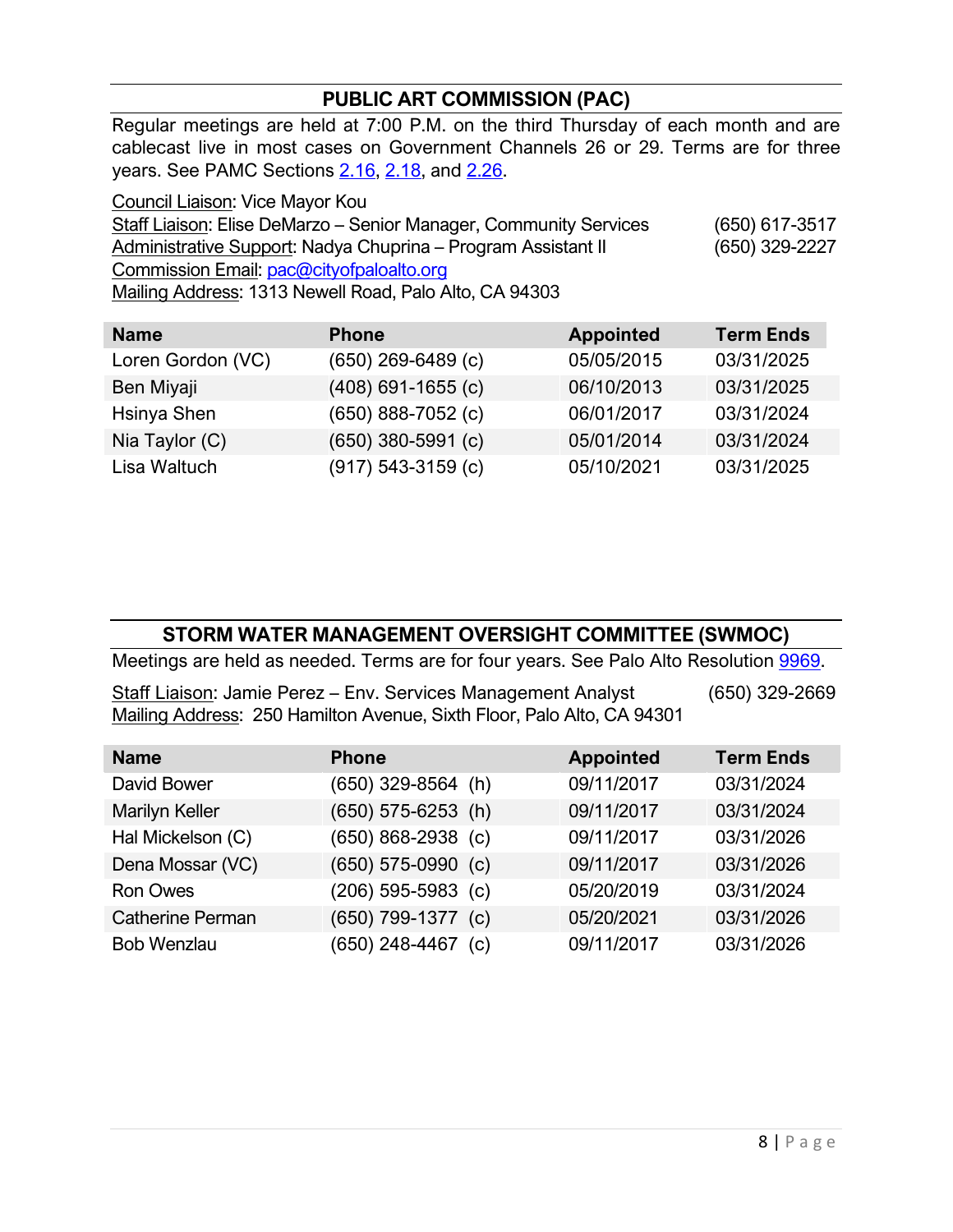## **UTILITIES ADVISORY COMMISSION (UAC)**

Regular meetings are held at 4:00 P.M. on the first Wednesday of each month and are cablecast live in most cases on Government Channels 26 or 29. Terms are for three years. See PAMC Sections [2.16](http://www.amlegal.com/nxt/gateway.dll/California/paloalto_ca/title2administrativecode*/chapter216boardsandcommissionsgenerally?f=templates$fn=default.htm$3.0$vid=amlegal:paloalto_ca$anc=JD_Chapter2.16) and [2.23.](http://www.amlegal.com/nxt/gateway.dll/California/paloalto_ca/title2administrativecode*/chapter223utilitiesadvisorycommission?f=templates$fn=default.htm$3.0$vid=amlegal:paloalto_ca$anc=JD_Chapter2.23)

Council Liaison: Council Member Cormack Staff Liaison: Dean Batchelor – Director of Utilities (650) 496-6981 Administrative Support: Tabatha Boatwright – Administrative Assistant (650) 329-2326 Commission Email: [uac@cityofpaloalto.org](mailto:uac@cityofpaloalto.org) Mailing Address: Third Floor, 250 Hamilton Avenue, Palo Alto, CA 94301

| <b>Name</b>       | <b>Phone</b>           | <b>Appointed</b> | <b>Term Ends</b> |
|-------------------|------------------------|------------------|------------------|
| John Bowie        | $(408)$ 868-8634 (c)   | 05/10/2021       | 03/31/2025       |
| Lisa Forssell (C) | $(410)$ 310-5422 (c)   | 06/01/2016       | 03/31/2024       |
| A.C. Johnston     | $(650)$ 823-5561 (c)   | 05/31/2016       | 03/31/2023       |
| <b>Phil Metz</b>  | (650) 494-6588         | 05/10/2021       | 03/31/2025       |
| Greg Scharff      | $(650)$ 868-9303 $(c)$ | 05/20/2019       | 03/31/2023       |
| Lauren Segal (VC) |                        | 06/01/2017       | 03/31/2024       |
| Loren Smith       | (415) 215-7420 (c)     | 05/20/2019       | 03/31/2023       |

## **EMERGENCY STANDBY COUNCIL**

The Standby Emergency Council is composed of former Council Members who have indicated a willingness to serve in an emergency situation; these individuals are appointed by the City Council. See PAMC Section [2.12.090.](http://www.amlegal.com/nxt/gateway.dll/California/paloalto_ca/title2administrativecode*/chapter212emergencyorganizationandfuncti?f=templates$fn=default.htm$3.0$vid=amlegal:paloalto_ca$anc=JD_2.12.090)

| <b>Name</b>         | <b>Phone</b>           |
|---------------------|------------------------|
| Bern Beecham        | $(650)$ 248-0903 $(c)$ |
| Peter Drekmeier     | $(650)$ 223-3333 (h)   |
| Larry Klein         |                        |
| <b>Greg Scharff</b> | $(650)$ 868-9303 (c)   |
| <b>Greg Schmid</b>  | $(650)$ 494-6769 (c)   |
| Nancy Shepherd      | (650) 326-6452 (h)     |
| Lanie Wheeler       |                        |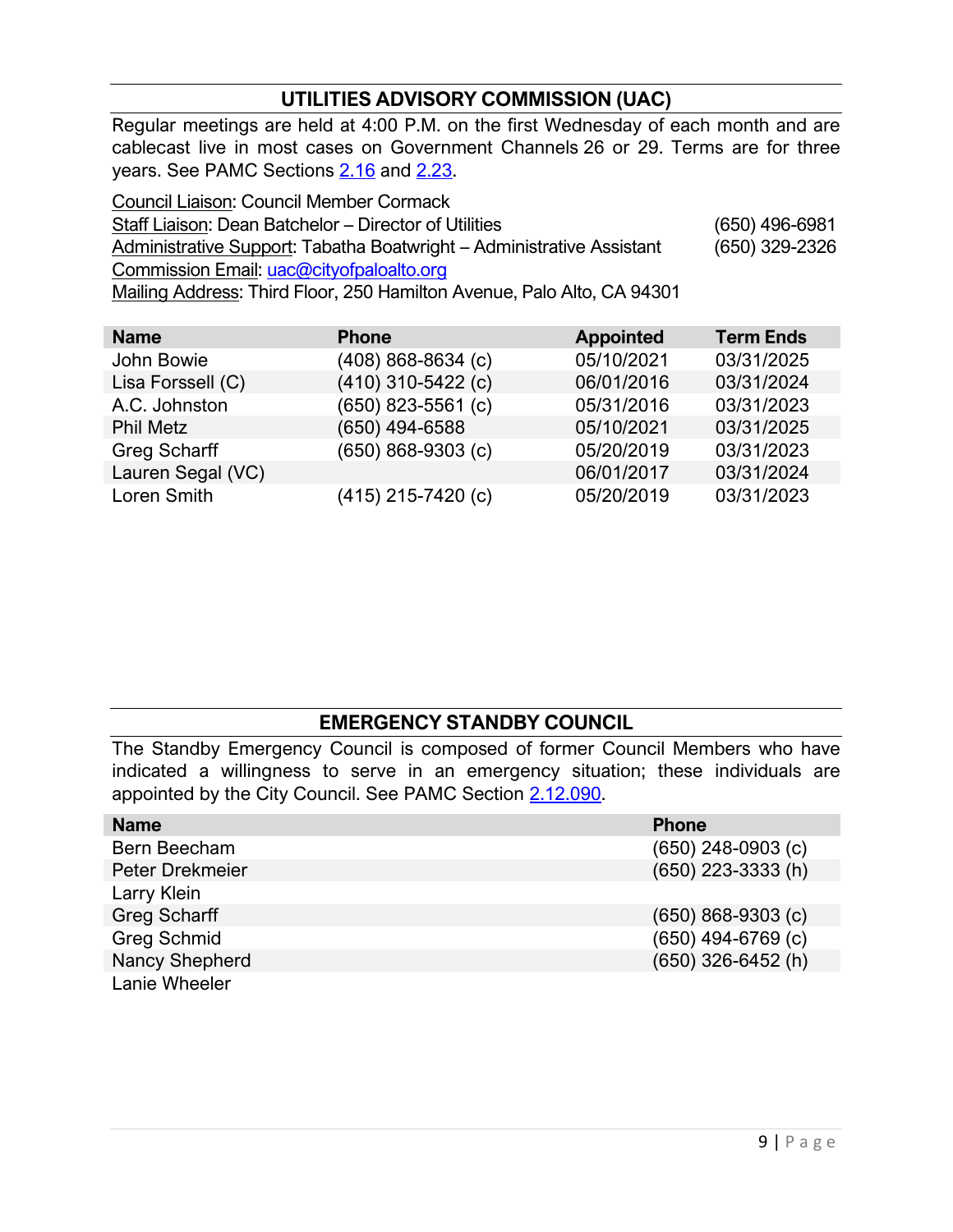# **City/School Liaison Committee (CS)** Meets at 8:30 A.M. on the third Thursday of the month. Staff Liaison: Chantal Cotton-Gaines, Deputy City Manager (650) 329-2572 Mayor Burt Council Member Filseth School Board Member Jennifer DiBrienza School Board Member Shounak Dharap Don Austin, Superintendent, Palo Alto Unified School District **Council Appointed Officer's Committee (CAO)** Meets on an as needed basis. Council Member Cormack (C) Council Member DuBois Vice Mayor Kou **Finance Committee (FC)** Meets at 5:30 P.M. on the first and third Tuesdays of the month. Staff Liaison: Ed Shikada, City Manager (650) 329-2280 Kiely Nose, Director Administrative Services/CFO (650) 838-2801 Council Member DuBois (C) Council Member Filseth Vice Mayor Kou **Policy and Services Committee (P&S)** Meets at 7:00 P.M. on the second Tuesday of the month. Staff Liaison: Chantal Cotton Gaines, Deputy City Manager (650) 329-2403 Council Member Cormack Council Member Stone (C) Council Member Tanaka

**COMMITTEE ASSIGNMENTS**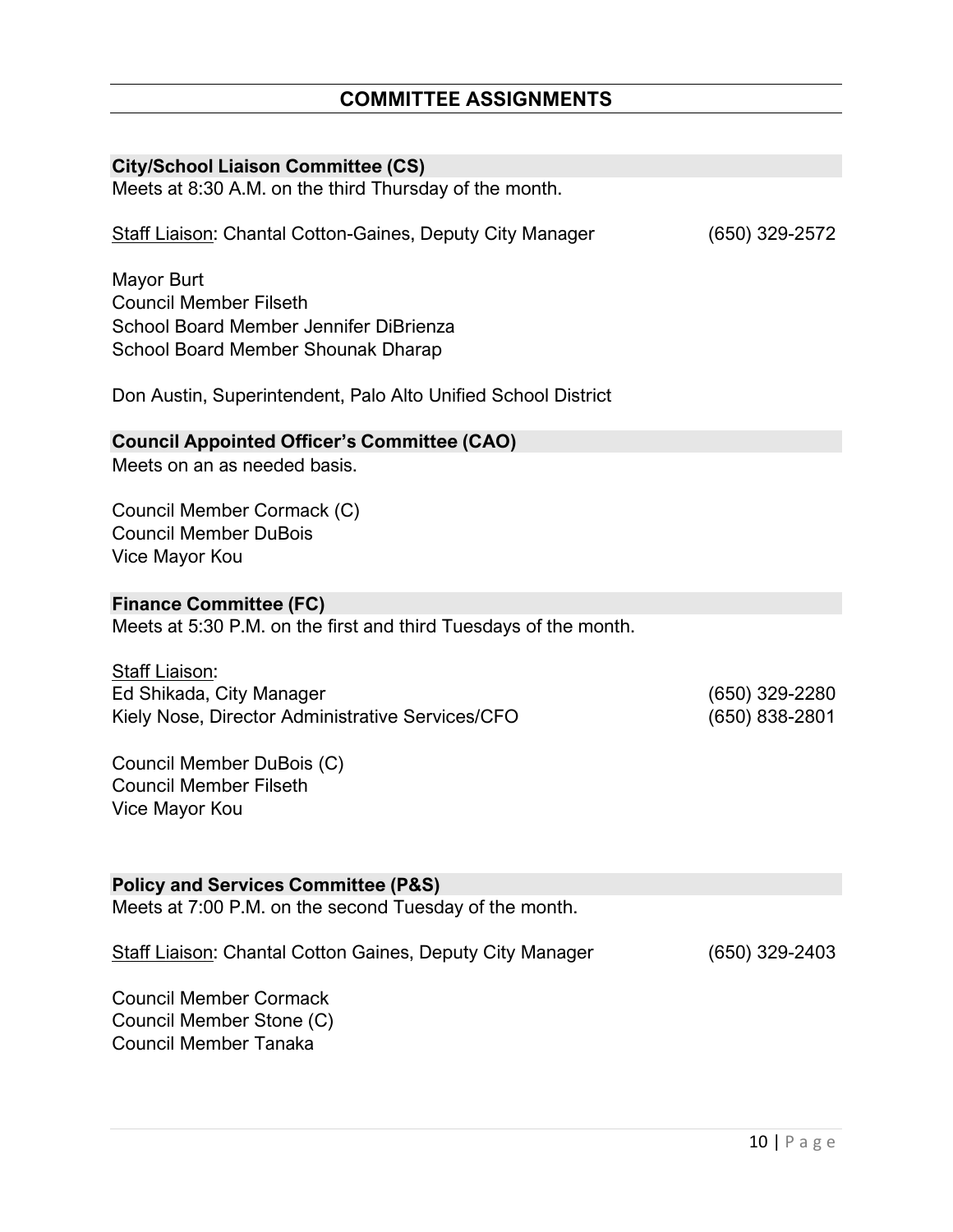#### **Rail Committee**

Meets on an as-needed basis.

Staff Liaison: Ed Shikada, City Manager (650) 329-2280

Mayor Burt Council Member Cormack Vice Mayor Kou (C)

## **CITY COUNCIL LIAISON ASSIGNMENTS**

### **CITY AND LOCAL**

**Avenidas** Vice Mayor Kou

## **Business Association of California Avenue (BACA)**

Vice Mayor Kou

**Palo Alto Chamber of Commerce** Council Member Stone

**Palo Alto Community Child Care** Council Member Cormack

## **Palo Alto Downtown Business & Professional Association (BID)**

Vice Mayor Kou

**Friends of Junior Museum & Zoo** Council Member Filseth

**Alta Housing** Council Member Filseth

**Lytton Gardens** Council Member Tanaka

**Neighbors Abroad** Council Member DuBois

Staff Liaison: Chantal Gaines, Deputy City Manager (650) 329-2572

#### **Palo Alto/Stanford Citizen Corps Council**

Mayor Burt (C) Vice Mayor Kou

**Youth Liaison** Council Member Stone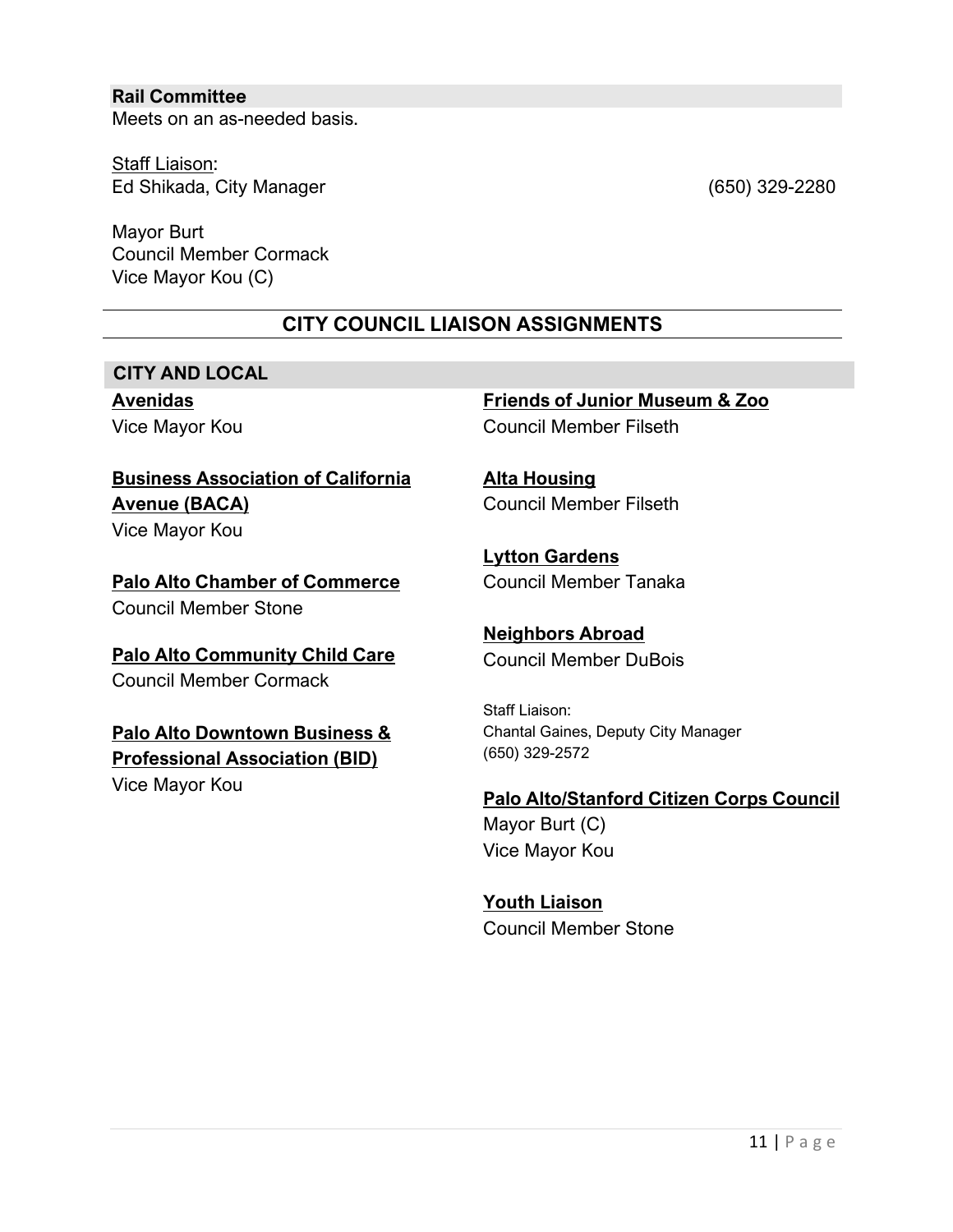## **COUNTY**

**Bay Area Water Supply & Conservation Agency (BAWSCA)** Council Member Cormack

**Joint Recycled Water Committee** Mayor Burt Council Member Cormack

**Santa Clara County Cities Association** Mayor Burt Vice Mayor Kou (Alternate)

**Santa Clara County Cities Association, Legislative Action Committee**

Mayor Burt Vice Mayor Kou (Alternate)

**Caltrain Local Policy Maker Group (LPMG)** Mayor Burt

Vice Mayor Kou (Alternate)

**Santa Clara Valley Water District Board** Council Member Tanaka

**Stanford Community Resources Group** Council Member Stone

**Valley Transportation Authority Board**  Mayor Burt

**Valley Transportation Authority Grand Boulevard Task Force** Council Member Tanaka

**Valley Transportation Authority, Policy Advisory Committee** Vice Mayor Kou

**Palo Alto Transportation Management Association** Vice Mayor Kou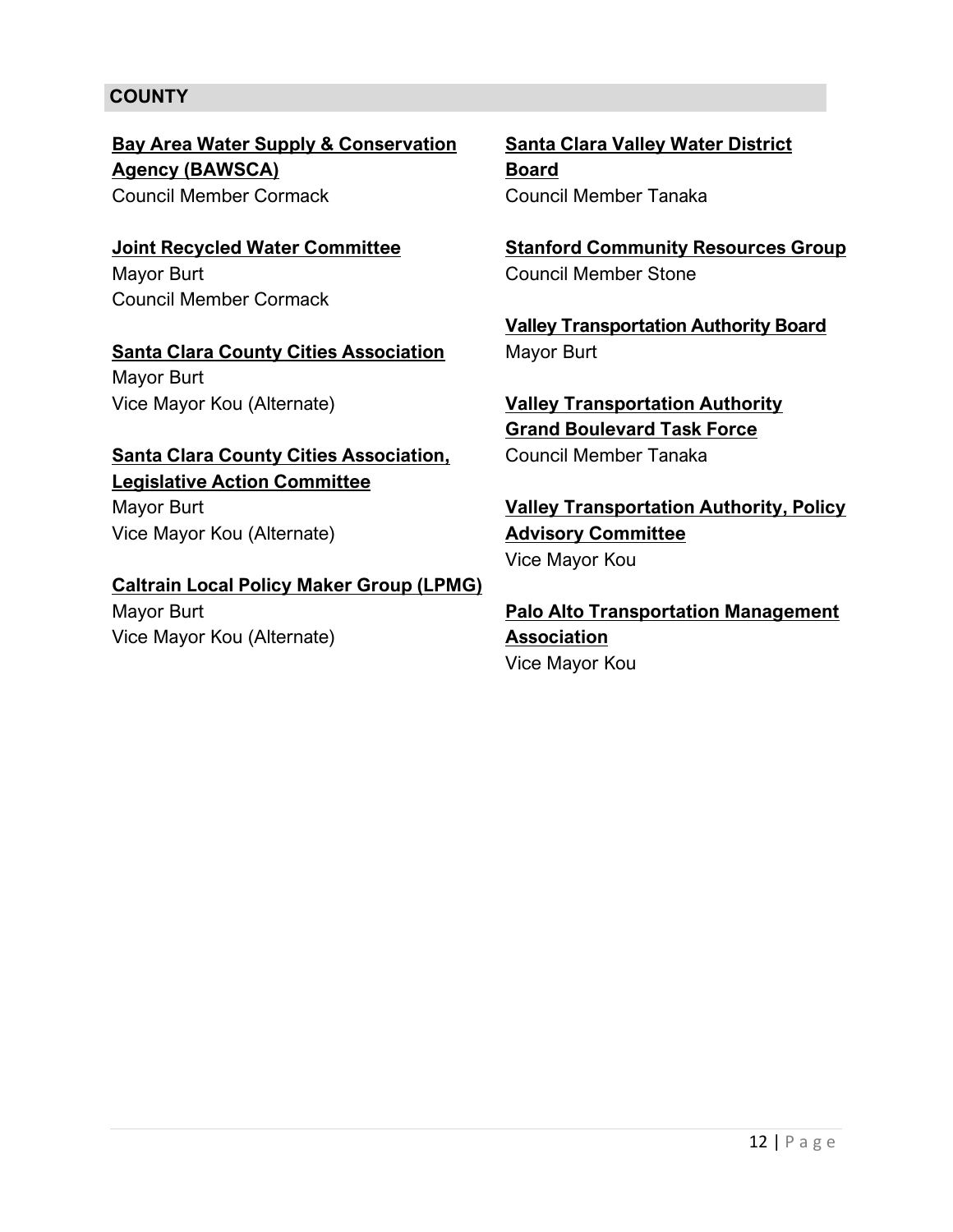## **REGIONAL, STATE AND NATIONAL**

**Association of Bay Area Governments (ABAG)** Vice Mayor Kou

**Silicon Valley Interoperability Authority (SVIA)** Vice Mayor Kou

**League of California Cities, Peninsula Division** Council Member Cormack Council Member Filseth (Alternate)

#### **Northern California Power Agency (NCPA)**

Greg Scharff Council Member Filseth Alternate: Dean Batchelor, Utilities Director (650) 496-6981 Alternate: Debra Lloyd, Utilities Compliance Manager (650) 329-2369 Alternate: Jon Abendschein, Assistant Utilities **Director** (650) 329-2309 Alternate: Heather Dauler, Senior Resources Planner (650) 329-2214

**Santa Cruz | Santa Clara Airport Roundtable** Council Member Stone

**The Sobrato Organization** Council Member DuBois Vice Mayor Kou

**SFO (San Francisco) Airport Roundtable Liaison** Council Member Stone Vice Mayor Kou (Alternate)

## **San Francisquito Creek Joint Powers Authority** Mayor Burt

Council Member Cormack (Alternate)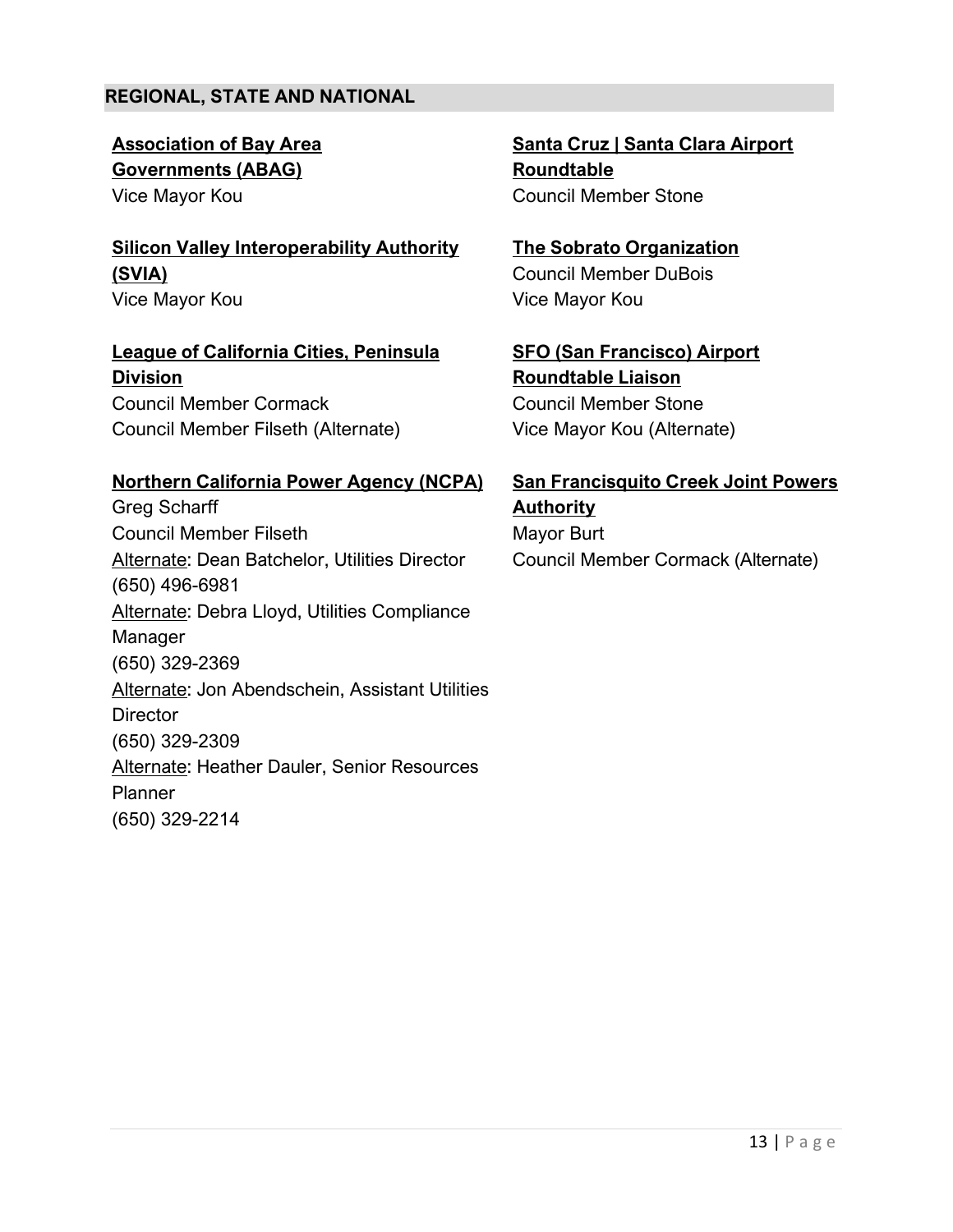## **SCHOOL DISTRICTS**

## **Palo Alto Unified School District**

School Board elections are held on the first Tuesday after the first Monday in November, in even-numbered years. School Board terms are for four years. School Board meetings are held every other Tuesday, no later than 6:30 P.M.

Board of Education 25 Churchill Ave., Palo Alto, CA 94306 (650) 329-3700 [pausd.org](http://www.pausd.org/)

Superintendent of Schools*:* Dr. Donald Austin

| <b>Name</b>                         | <b>Phone</b>       | <b>Term</b> |
|-------------------------------------|--------------------|-------------|
| <b>Todd Collins</b>                 | (650) 403-2084     | 11/30/2024  |
| Ken Dauber (President)              | $(650)$ 906-4340   | 11/30/2022  |
| Jennifer DiBrienza (Vice President) | $(917) 501 - 0930$ | 11/30/2024  |
| Shounak Dharap                      | (650) 575-6484     | 11/30/2022  |
| Jesse Ladomirak                     |                    | 11/30/2024  |

## **Los Altos School District**

School Board elections are held on the first Tuesday after the first Monday in November, in even-numbered years. School Board terms are four years. Regular meetings are held at 7:00 P.M. on the second and fourth Mondays of the month.

201 Covington Road Los Altos, CA 94024 (650) 947-1150 [losaltos.k12.ca.us](http://www.losaltos.k12.ca.us/)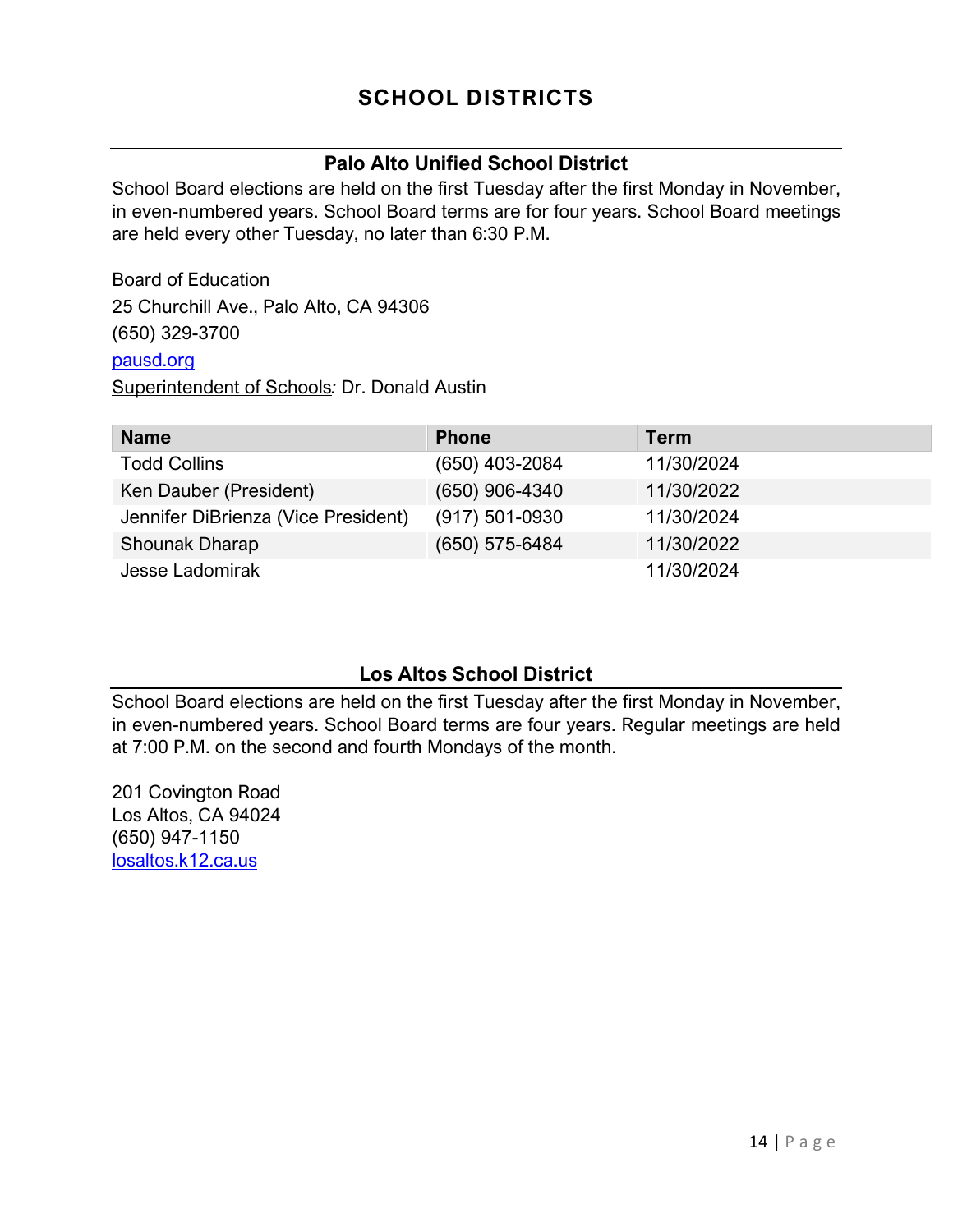## **COUNTY AND STATE GOVERNMENT**

## **Santa Clara County Government**

Regular meetings of the Santa Clara Board of Supervisors are held Tuesdays at 9:00 A.M. Palo Alto is located within the Fifth District. [sccgov.org](http://www.sccgov.org/)

| <b>County Executive</b> |  |  |  |  |
|-------------------------|--|--|--|--|
| Jeffery V. Smith        |  |  |  |  |
| 70 West Hedding St.     |  |  |  |  |
| 11 <sup>th</sup> Floor  |  |  |  |  |
| San Jose, CA 95110      |  |  |  |  |
| (408) 299-5105          |  |  |  |  |

County Clerk-Recorder Regina M. Alcomendras 70 West Hedding St. 1st Floor San Jose, CA 95110 (408) 299-5688 [Clerkrecorder@rec.sccgov.org](mailto:Clerkrecorder@rec.sccgov.org)

### **Santa Clara County Board of Supervisors**

70 West Hedding St., 10th Floor San Jose, CA 95110 (408) 299-5001 Term Length 4 years

| <b>Name</b>                             | <b>District</b>                  | <b>Phone</b>   | <b>E-Mail Address</b>          | <b>Term</b> |
|-----------------------------------------|----------------------------------|----------------|--------------------------------|-------------|
| Mike<br>Wasserman                       | District 1                       | (408) 299-5010 | Mike.Wasserman@bos.sccgov.org  | 12/2022     |
| Cindy Chavez                            | District 2                       | (408) 299-5020 | Cindy.Chavez@bos.sccgov.org    | 12/2024     |
| Otto Lee                                | District 3                       |                | supervisor.lee@bos.sccgov.org  | 12/2024     |
| Susan<br>Ellenberg                      | District 4                       | (408) 299-5040 | Susan.Ellenberg@bos.sccgov.org | 12/2022     |
| <b>Joe Simitian</b><br><b>President</b> | <b>District 5</b><br>(Palo Alto) | (408) 299-5050 | Joe.Simitian@bos.sccgov.org    | 12/2024     |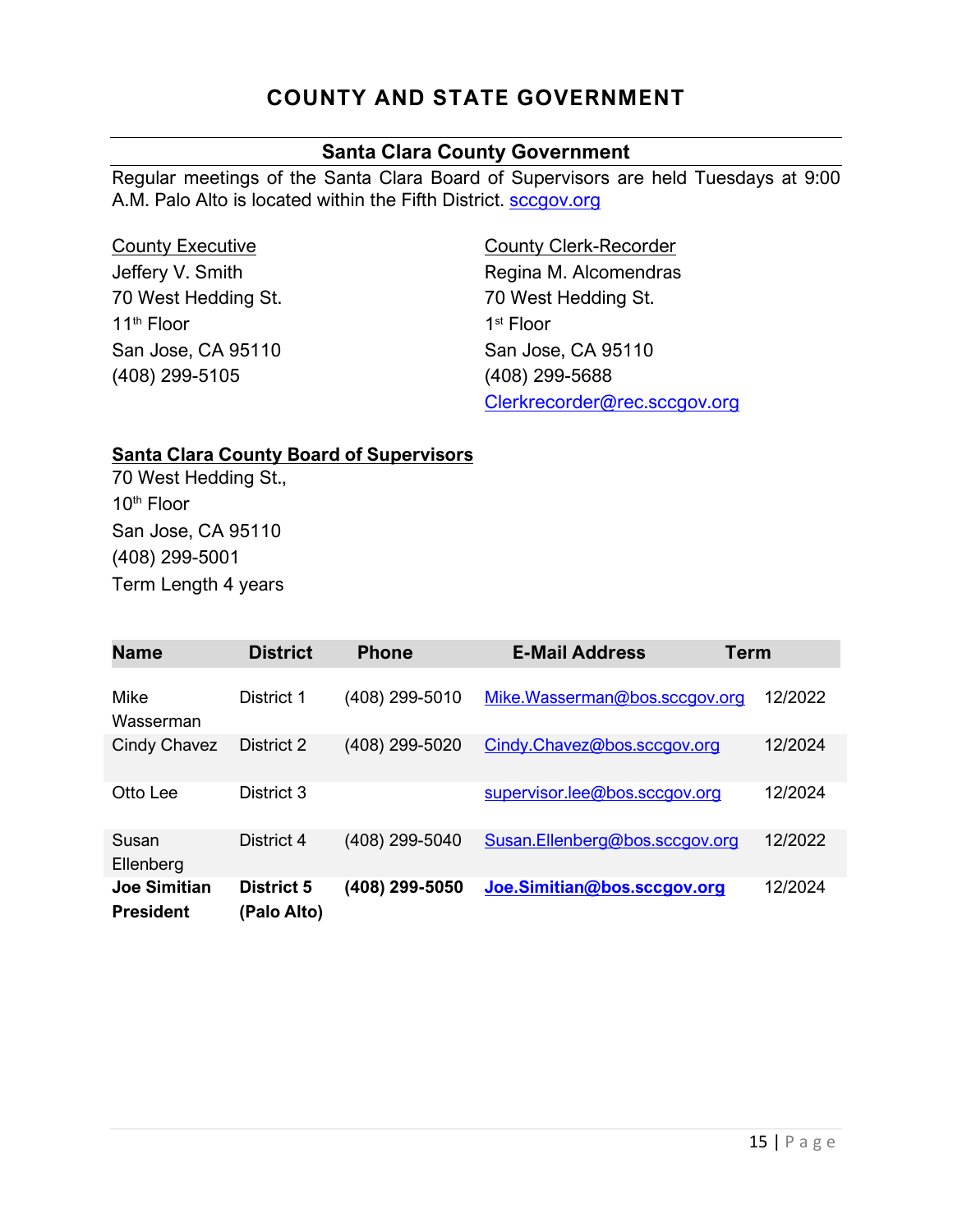## **California State Government**

#### **Governor**

Gavin Newsom – Term ends January 6, 2022 Office of the Governor State Capitol Building, Suite 1173 Sacramento, CA 95814 (916) 445-2841 [governor@governor.ca.gov](mailto:governor@governor.ca.gov)

#### **State Assembly**

Palo Alto is located within the 24<sup>th</sup> Assembly District

#### **Assembly Member Marc Berman (24th District)** - Term ends December 2022

*Capitol Office* State Assembly P.O. Box 942849 Sacramento, CA 94249 (916) 319-2024 (916) 319-2124 Fax [assemblymember.berman@assembly.ca.gov](mailto:assemblymember.berman@assembly.ca.gov) *District Office* 5050 El Camino Real, Suite 117 Los Altos, CA 94022 (650) 691-2121 (650) 691-2120 Fax

#### **Speaker of the Assembly (63rd District)** - Term ends December 2022

Anthony Rendon State Assembly State Capitol, P.O. Box 942849 Sacramento, CA 94249 (916) 319-2063 [assemblymember.rendon@assembly.ca.gov](mailto:assemblymember.rendon@assembly.ca.gov)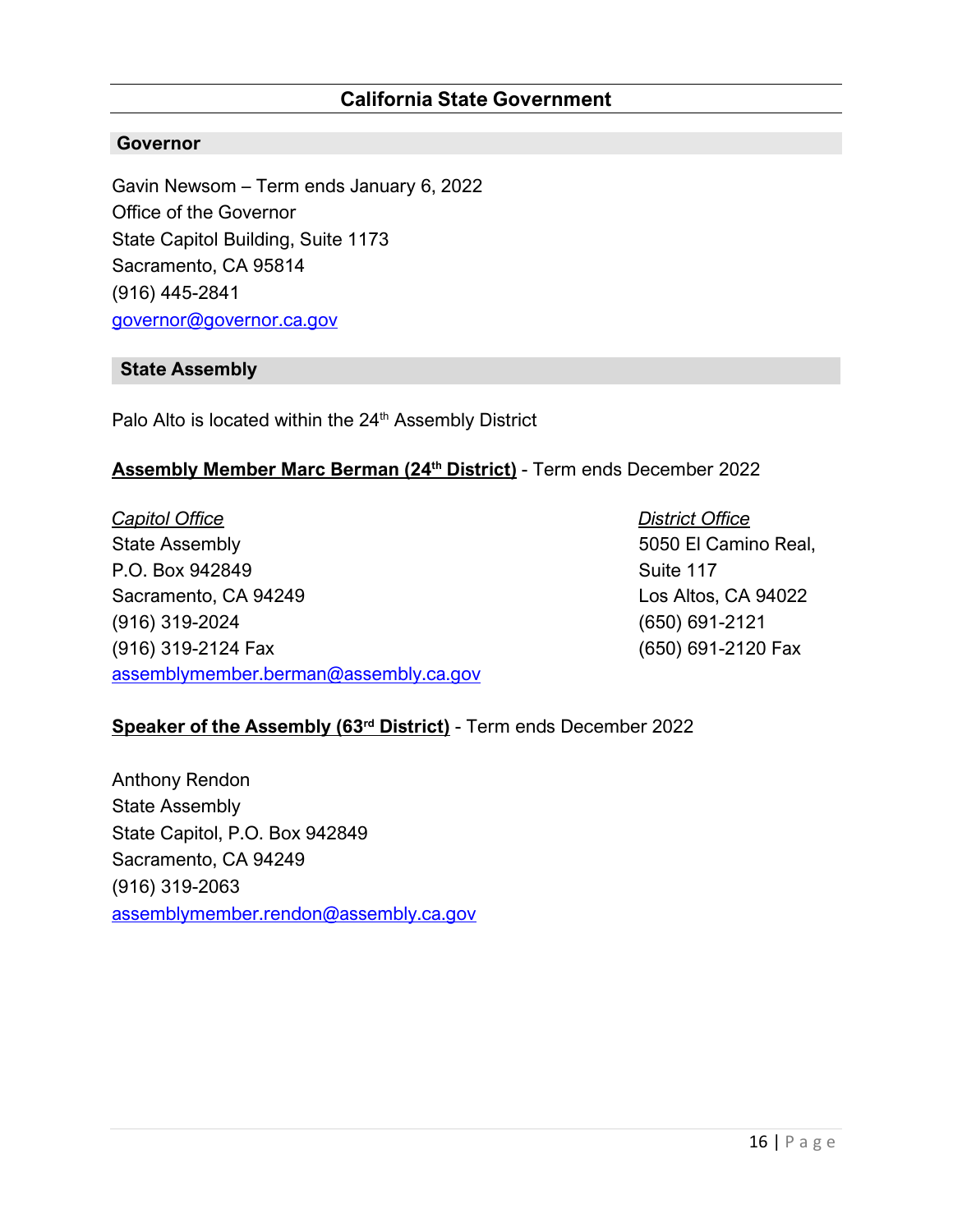## **State Senate** Palo Alto is located within the 13<sup>th</sup> Senate District

## **Senator Josh Becker (13th District)** – Term ends December 2024

Capitol Office State Senate State Capitol, Room 5035 Sacramento, CA 95814 (916) 651-4013 [senator.becker@senate.ca.gov](mailto:senator.becker@senate.ca.gov)

District Office 1528 South El Camino Real Suite 303 San Mateo, CA 94402 (650) 212-3313

## Senate President Pro-Tempore (24<sup>th</sup> District) – Term ends December 2024

Maria Elena Durazo State Senate State Capitol, Room 205 Sacramento, CA 95814 (916) 651-4024 [senator.durazo@senate.ca.gov](mailto:senator.durazo@senate.ca.gov)